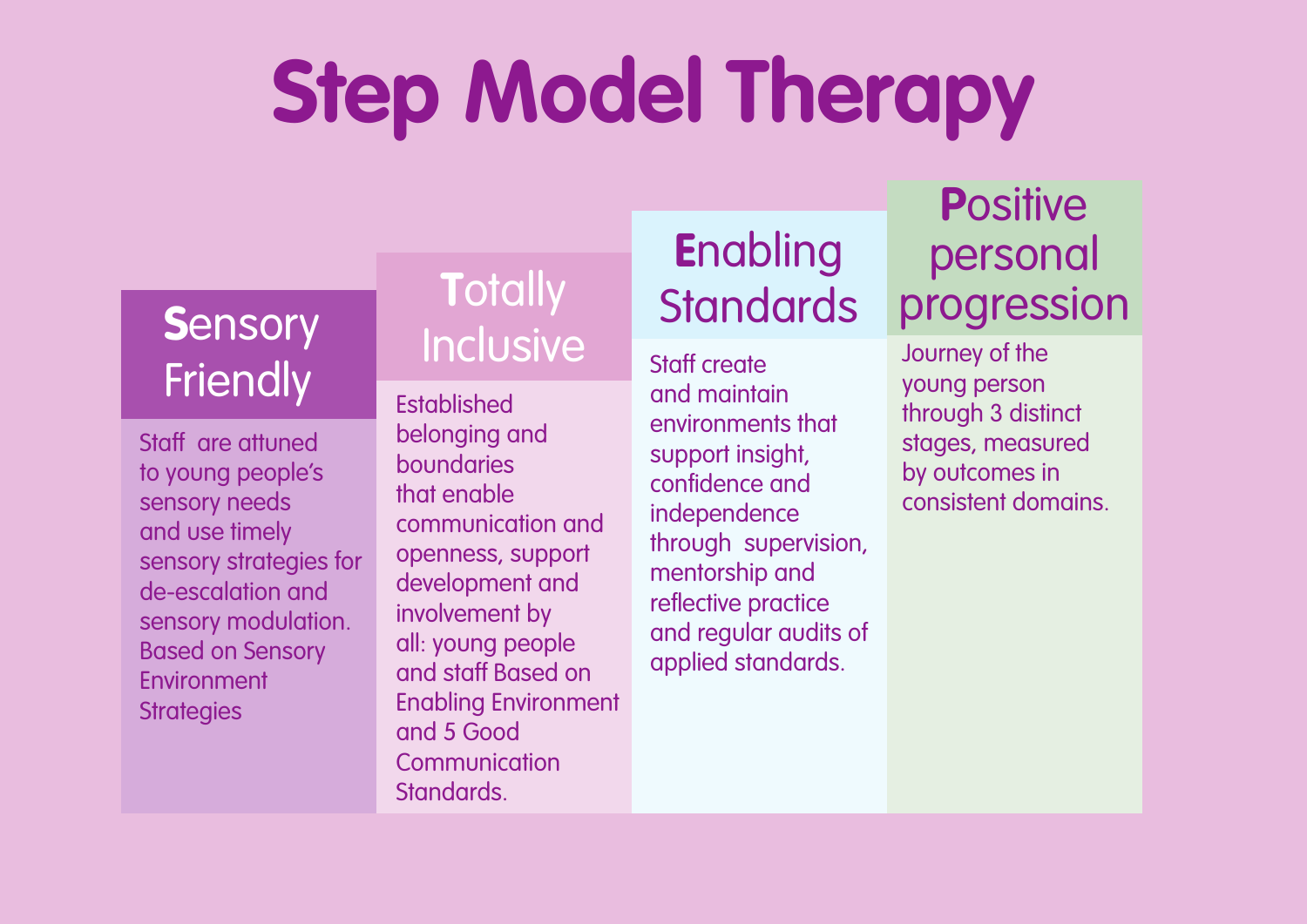### **STEP Framework and its purpose**

- Bring together a CAMBIAN /CWC ETHOS
- Help young people to understand their care pathways
- Sustain clear partnership working across teams
- Support families and authorities to understand how the young person is cared for
- Give clinicians and wider teams clarity on when and where to focus intervention approaches
- Have transparency on approaches used
- Articulate our therapeutic offering to external agencies
- Enable the marketing and costing of the pathway in a clear and consistent manner.

# **Pillar 3: The 3-Phased Journey of Engagement**

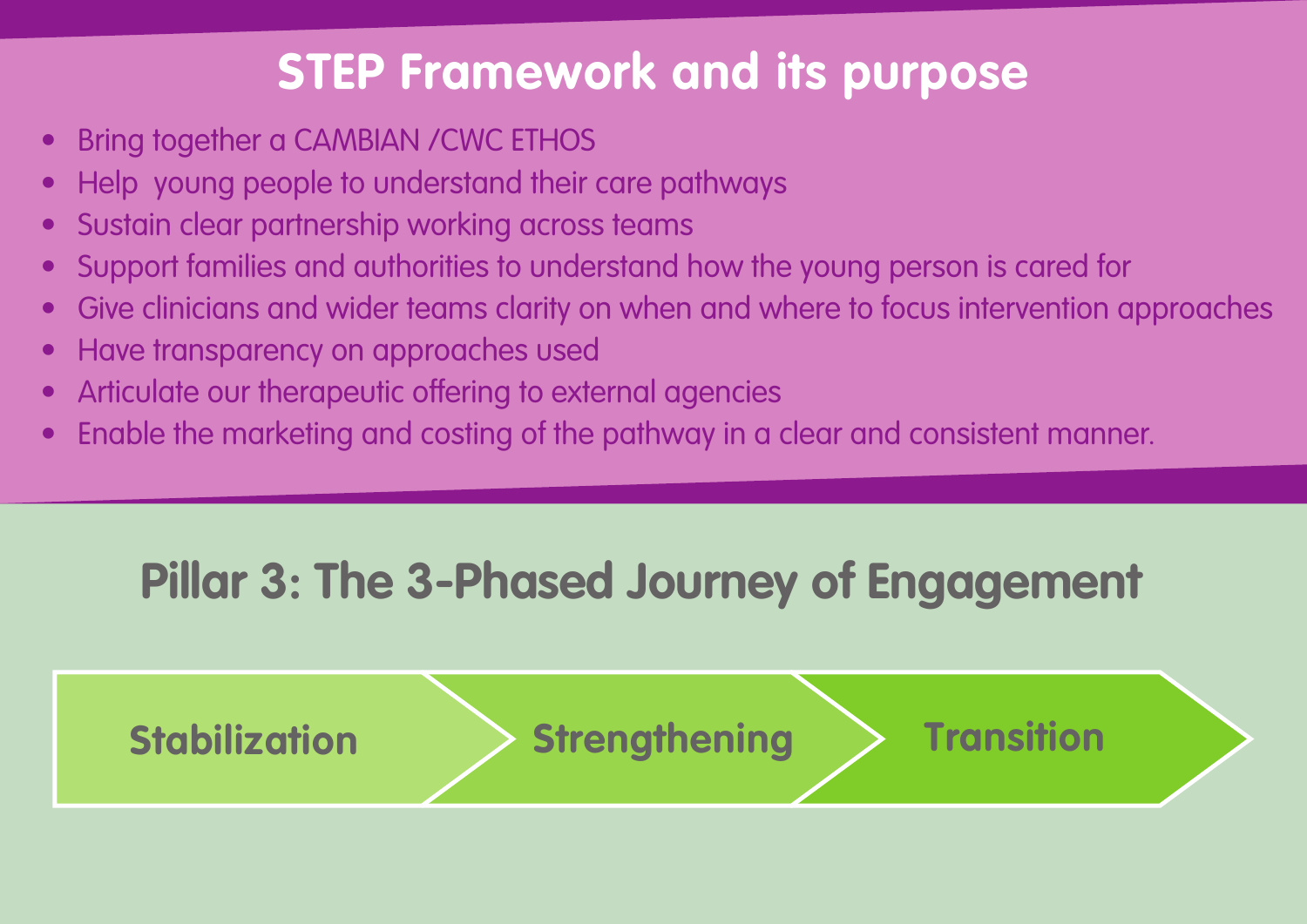| <b>Phase</b>         | <b>Goals</b>                                                                                                                                                                                                                                | <b>Role of clinical services in Education</b>                                                                                                                                                                                                                                                                                                                                                                                                                                                            |
|----------------------|---------------------------------------------------------------------------------------------------------------------------------------------------------------------------------------------------------------------------------------------|----------------------------------------------------------------------------------------------------------------------------------------------------------------------------------------------------------------------------------------------------------------------------------------------------------------------------------------------------------------------------------------------------------------------------------------------------------------------------------------------------------|
| <b>Stabilization</b> | YP have an initial risk assessment and care plan<br>$\bullet$<br>YP know their own risk and care plan<br>$\bullet$<br>YP are settled in the home and school<br>$\bullet$<br>YP is supported to stabilise at the time of crisis<br>$\bullet$ | Auditing and understanding of placement<br>$\bullet$<br>requirements or objectives once in settings<br>Baseline assessments to set up a therapeutic plan<br>Classroom and house base observations<br>$\bullet$<br>Developing a therapeutic relationship with the YP<br>$\bullet$<br>Offering consultation to staff<br>Therapy plan, formulation and goal setting<br>$\bullet$                                                                                                                            |
| Strengthening        | Managing YP needs and risks<br>$\bullet$<br>Attending and achieving in education<br>$\bullet$<br>Productivity in community and leisure activities<br>$\bullet$                                                                              | Individualised interventions identified through care planning<br>Appropriate crisis management interventions if and when required<br><b>Individual Care planning</b><br>Risk Assessment and management plans<br>Environmental development to enable YP to engage independently<br>Regular liaison and feedback to families, social services and local<br>authorities as appropriate<br>Liaison with external professionals and services relating to ongoing<br>care and crisis management as appropriate |
| <b>Transition</b>    | Self-Management<br>$\bullet$<br>Independence from the therapist<br>$\bullet$<br>Successful transition to new placement<br>$\bullet$                                                                                                         | Transition plan development and implementation<br>Capacity assessments in terms of choosing next placements, if required<br>Independence coaching<br>Tools and approaches to allow YP to voice own choices for next<br>$\bullet$<br>placement<br>Liaison with future placement to aide successful transition<br>Liaison with external professionals to pass over responsibility for care                                                                                                                 |